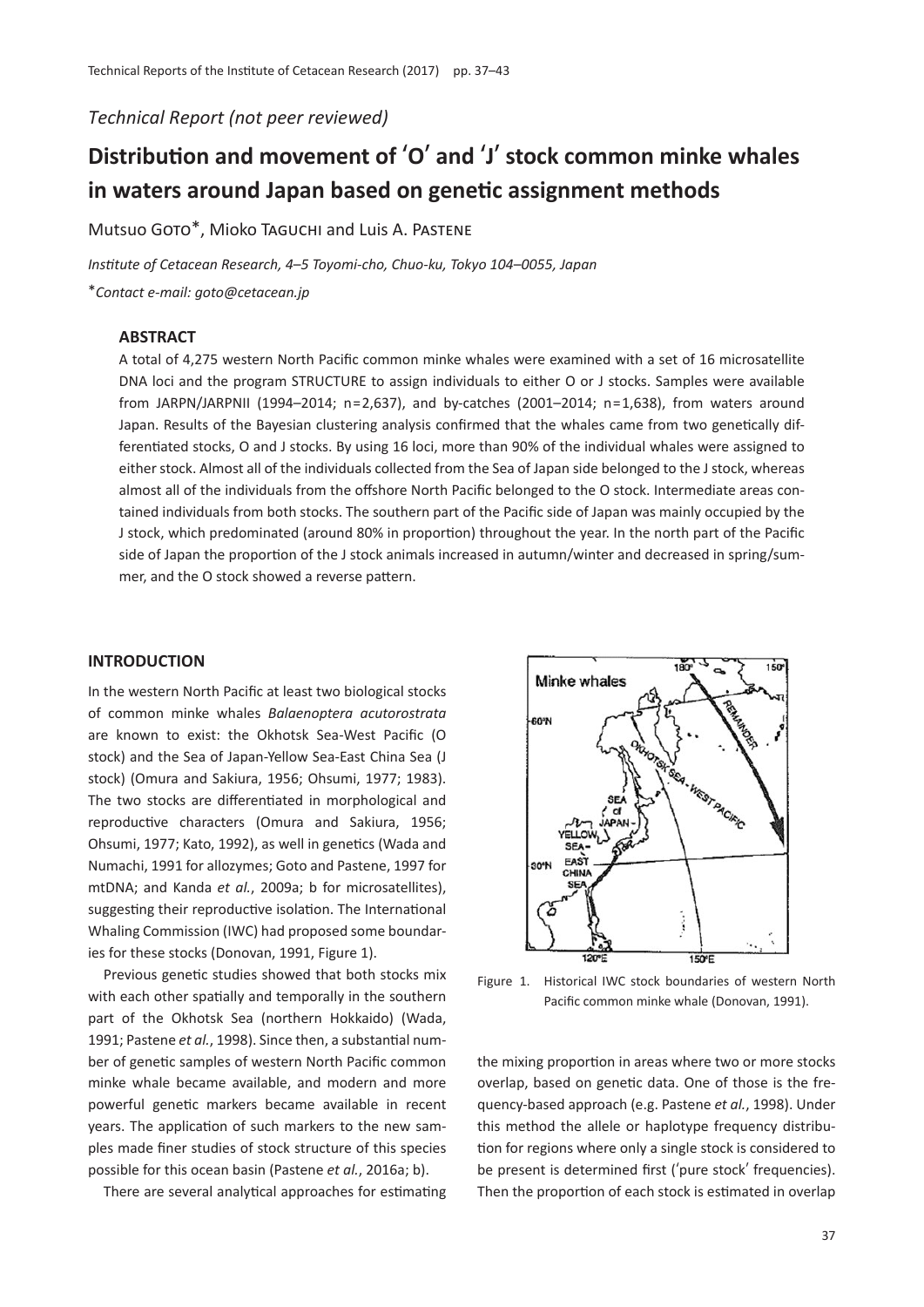areas by Maximum Likelihood Methods. The other is the individual assignment-based approach, which does not need ʻpure stock' assumptions and is based on minimizing departures from Hardy-Weinberg equilibrium (e.g. Pritchard *et al.*, 2000).

The objective of this study was to gain further understanding of the spatial and temporal distribution of the O and J stocks around Japan by using an individual assignment-based approach on the large number of genetic samples of this species collected in waters around Japan.

# **MATERIALS AND METHODS**

#### **Sample collections**

To describe the distribution and movement of stocks a total of six Areas were defined for waters around Japan: Areas A=southern part of the Okhotsk Sea; Ba=coastal in the Pacific side off Hokkaido; Bb=coastal in the northern part of the Pacific side of Japan; C=offshore Area in the Pacific side; D=coastal in the southern part of the Pacific side of Japan; and E=coastal Area in the Sea of Japan side (Figure 2). Sample sizes used in this study are shown in Table 1, by Area.

Offshore samples were from the Japanese Whale Research Program under Special Permit in the western North Pacific (JARPN/JARPNII) surveys from 1994 to 2013 in Areas A, Ba, Bb and C. Common minke whale samples obtained from the coastal JARPNII survey between 2002 and 2014 were also used in this study, Kushiro in Area Ba and Sanriku in Area Bb. Samples from bycaught whales in set net fisheries along the Japanese coast from 2001 to 2014 were also used. The bycatches were from Areas A, Ba, Bb, D and E year-round.

#### **DNA extraction**

The IWC guidelines for DNA data quality (IWC, 2009) were followed as much as possible (see Kanda *et al.*, 2014). Genomic DNA was extracted from 0.05 g of skin or muscle tissues using standard proteinase K, phenol-chloroform procedure described by Sambrook *et al.* (1989) or using Gentra Puregene kits (QIAGEN). Extracted DNA was stored in the TE buffer (10 mM Tris-HCl, 1 mM EDTA, pH 8.0).

#### **Microsatellites**

Microsatellite polymorphisms were analyzed using 16 loci: EV1, EV14, EV21, EV37, EV94, (Valsecchi and Amos, 1996), GT23, GT195, GT211, GT310, GT509, GT575 (Bérubé *et al.*, 2000), GATA28, GATA98, GATA417, TAA31 (Palsbøll *et al.*, 1997), DlrFCB14 (Buchanan *et al.*, 1996). EV1, EV14, EV21 were developed from sperm whale, EV37, EV94, GT23, GT310, GT575, GATA28, GATA98, GATA417, TAA31 from humpback whale, and DlrFCB14 from beluga whale. All GT, EV and DlrFCB primers are

Table 1 Sample size used in this study, by Area.

| Area  | Number of samples |  |
|-------|-------------------|--|
| Α     | 128               |  |
| Ba    | 1066              |  |
| Bb    | 921               |  |
| C     | 942               |  |
| D     | 535               |  |
| E     | 683               |  |
| Total | 4275              |  |
|       |                   |  |



Figure 2. Geographical location of each Area defined for this study.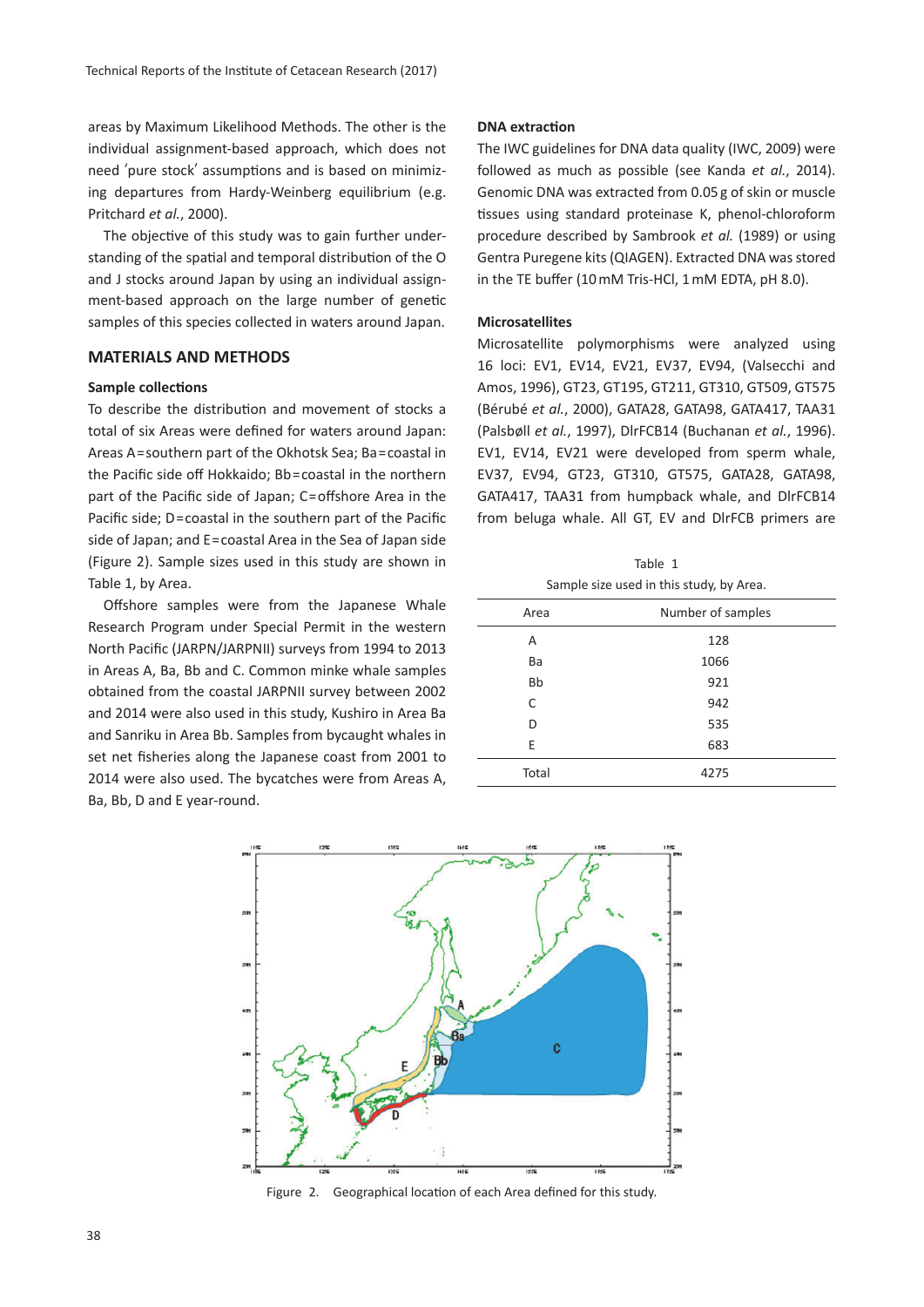dinucleotide repeats, TAA31 trinucleotide repeats, and all GATA primers tetranucleotide repeats. Primer sequences and PCR profiles follows those of the original authors with slight modifications.

PCR amplifications were performed in 15 µl reaction mixtures containing 10–100 ng of DNA, 5 pmole of each primer, 0.625 units of Ex Taq DNA polymerase (Takara Shuzo), and 2 mM of each dNTP, and 10x reaction buffer containing 20 mM MgCl<sub>2</sub> (Takara Shuzo). PCR amplifications followed the manufacturer's instructions for the use of Ex *Taq* DNA polymerase (Takara Shuzo). Amplified products with internal size standard (GENESCAN400HD, Applied Biosystems Japan) were run on a 6% polyacrylamide denaturating gel (Long Ranger™) using a BaseStation TM100 DNA fragment analyzer (Bio-Rad) or were electrophoresed on an Applied Biosystems 3500 Genetic Analyzer. Allele sizes were determined using a 600 LIZ size standard and GeneMapper v. 5.0 (ABI).

#### **Data analysis**

The Bayesian clustering approach was implemented with the microsatellite data in the program STRUCTURE version 2.0 (Pritchard *et al.*, 2000) to determine the most likely number of genetically distinct stocks present in our samples. The program is a model-based clustering method for inferring stock structure (K, the number of stocks in the model) using multilocus genotype data with and without information on sampling locations. STRUCTURE allowed for the analyses of the samples without choosing sample units that did not necessarily correspond to real biological stock boundaries. A conceptual diagram of individual assignment under STRUCTURE is shown in Figure 3.

Posterior probabilities for K were estimated from ten independent runs for each value of K from one to five with only genetic information. These data were calculated based on burn-in period of 10,000 iterations and runs of 100,000 iterations. Individual assignment was then conducted for the most plausible K using the estimated individual proportion of membership probability (90%). The ancestry model used for the simulation was the admixture model, which assumes individuals may have mixed ancestry. The allele frequency model used was the correlated allele frequencies model, which assumes frequencies in the different stocks are likely to be similar due to migration or shared ancestry.

# **RESULTS**

#### **Genetic assignment**

Bayesian clustering analyses conducted on the total samples (4,275 individuals) without information on their



Figure 3. Basic concept of individual assignment: (a) with allele frequency at single loci (bar plot in this figure) in each source population. In this case, it is highly possible that individual A originates from population 1 since it has two alleles that are major in population 1. In contrast, individual B is likely to come from population 2 since it has two alleles that are minor in population 1; (b) with no allele frequency in each source population. In this case, genotypes at multiple loci in each individual enable estimation of allele frequency for the source population and an assignment probability for each individual by repeating the following steps: (I) estimation of allele frequency from tentative clustering in Hardy-Weinberg equilibrium, and (II) individual assignment based on the tentative allele frequency according to the concept of Figure 3a.

geographic origins presented the highest likelihood probability at K=2 (Table 2). These results confirmed that the samples came from two genetically distinct stocks of common minke whales (O and J stocks). In this study, the individuals with the membership probability of over 90% for either of the two stocks at each of the runs were assigned as pure individuals. All other individuals with the membership probability of less than 90% to the either groups were ʻunassigned'.

# **Spatial distribution of O and J stocks along the Japanese coast**

Both the stock-assigned and unassigned individuals were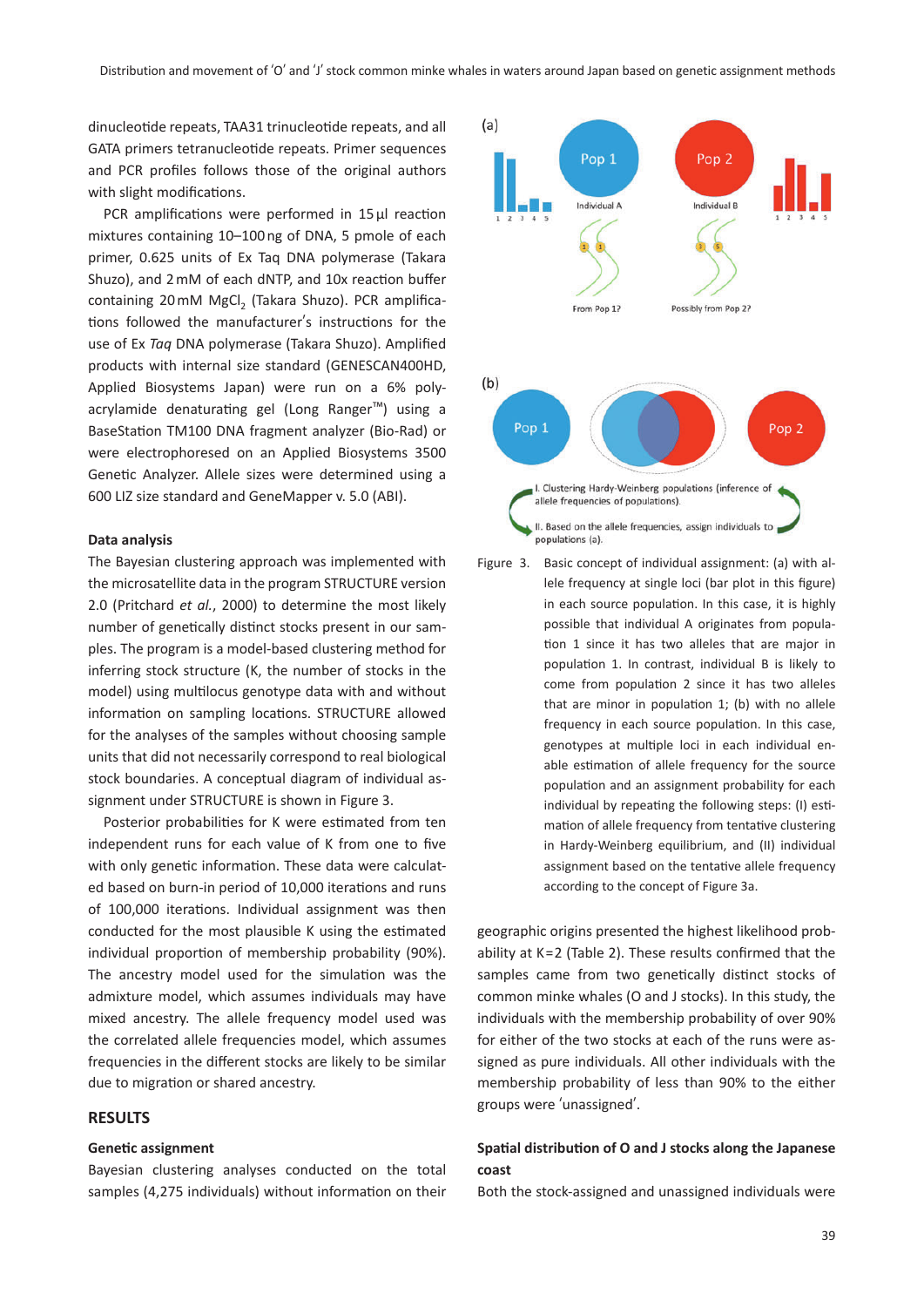

Figure 4. Spatial occurrence of O and J stocks common minke whale in waters around Japan.

Table 2 Results of the Bayesian clustering method analyzed for overall samples.

| К | Log P (k/x) | Variance | Pr(k/x) |
|---|-------------|----------|---------|
| 1 | $-210753.0$ | 85.2     | $-0.0$  |
| 2 | $-202085.7$ | 873.1    | ~1.0    |
| 3 | $-203026.1$ | 3693.0   | $-0.0$  |
| 4 | $-202960.7$ | 4761.0   | $-0.0$  |
| 5 | $-204283.6$ | 8075.9   | $-0.0$  |
|   |             |          |         |

grouped based on the defined Areas (Figure 4). Almost all of the individuals collected from the Sea of Japan side (Area E) belong to the J stock, whereas almost all of the individuals from the offshore North Pacific (Area C) belong to the O stock. Area D (southern part of the Pacific side of Japan) was mainly occupied by the J stock. Areas A (northern Hokkaido) and Ba and Bb (northern part of the Pacific side of Japan) represent areas where both stocks overlap geographically.

# **Temporal distribution of O and J stocks along the Pacific coast of Japan**

Figure 5 shows the temporal distribution of the O and J stocks in Areas Ba, Bb and D in the Pacific side of Japan, expressed as three months moving average. In Area D, the J stock was predominant (around 80% in proportion) throughout the year. In Areas Ba and Bb the proportion of the J stock increased in autumn/winter and decreased in spring/ summer. Conversely the proportion of O stock decreased in autumn/winter and increased in spring/summer.



Bb and D in the Pacific side of Japan. Each bar is expressed as three months moving average. Sample size is on the top of each bar. The sampling years in Areas Ba and Bb were 1994–2014. In Area D sampling years were 2001–2014.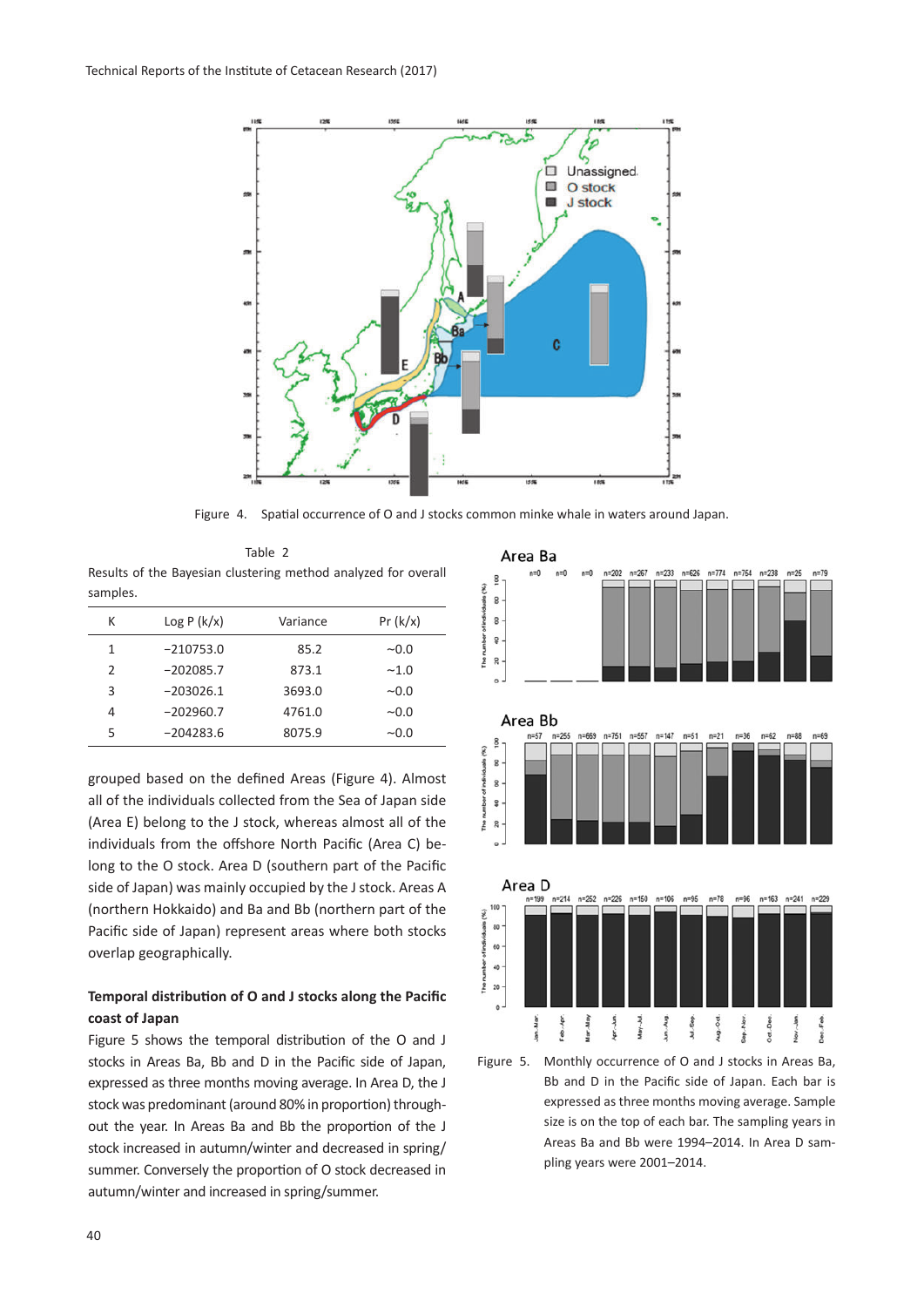# **DISCUSSION**

#### **Assignment methods based on genetic data**

There are several methods for assigning individuals to source populations. Dawson and Belkhir (2001) developed a maximum likelihood method for assigning the individuals in a sample to source populations, on the basis of their genotypes at co-dominant marker loci. Cornuet *et al.* (1999) used a partially Bayesian exclusion test that uses an exclusion simulation method in the Geneclass software. Mantel *et al.* (2002) showed that the fully Bayesian assessment test of Prichard *et al.* (2000) performed better than the partially Bayesian exclusion test of Cornuet *et al.* (1999). However they recognized that the fully Bayesian method required the assumption that the true population origin was sampled. Given this background the fully Bayesian clustering approach of Pritchard *et al.* (2000), implemented in the STRUCTURE program, was used in this study to assign individuals to either O and J stocks, which are highly differentiated genetically.

#### **Temporal and spatial distribution of O and J stocks**

Results of the Bayesian clustering analysis confirmed that the whales came from two genetically differentiated stocks, O and J stocks. By using 16 loci, more than 90% of the individual whales were assigned to either stock. Almost all of the individuals collected from the Sea of Japan side (Area E) belonged to the J stock, whereas almost all of the individuals from the offshore North Pacific (Area C) belonged to the O stock. Intermediate areas (Areas A, Ba and Bb) contained individuals from both stocks. In Area D the J stock was predominant (around 80% in proportion) throughout the year. In Areas Ba and Bb the proportion of the J stock increased in autumn/winter and decreased in spring/summer.

The fact that the J stock is distributed in Area D throughout the year suggests that the Kuroshio Current, which is one of the strongest west-boundary currents of the subtropical gyre, is working as the stock boundary between O and J stocks.

It is important to note that the individuals from the JARPN/JARPNII and those from the bycatch samples differ in their body length. Average body length of the JARPN/JARPNII samples including both the offshore and coastal components was 6.67 m (SD=1.13) and that of the all bycatch sample was 4.94 m (SD=0.99). Kato (1992) estimated mean body length at sexual maturity of North Pacific minke whales to be 6.3 m for males and 7.1 m for females, so that the bycatch sample in the present study





consisted mostly, if not all, of immature whales. The observed difference in the maturity status between the individuals from the bycatch and JARPN/JARPNII samples, however, could indicate that the patterns of the temporal and spatial distributions illustrated with the bycatches for the Areas Ba, Bb and D in this study may be different to some extent from those of adults. In regard to Area D, common minke whales from the offshore Area are not available. A related concern can be also seen in Area A. The number of J stock individuals in Area A differed between the bycatch and JARPN samples. This difference could be due to the immature/mature, temporal, or both factors, but we were not able to distinguish among these possibilities. Although we substantially increased our understanding of common minke whale distribution in the waters around Japan from this study, our sample set is still missing samples from some areas to depict the whole picture of distribution and movement of the two stocks. Genetic samples from the central and northern Okhotsk Sea are therefore highly desirable.

The pattern described above confirms the migration pattern proposed by Hatanaka and Miyashita (1997) for the O stock and that proposed by Goto *et al.* (2010) for the J stock (see a summary of movements in Figure 6).

**Possibility of additional structure with the O and J stocks** STRUCTURE has generated considerable discussion in the IWC Scientific Committee (SC) (e.g. IWC, 2007; 2010). One major concern is the well-documented difficulty that STRUCTURE had in detecting weakly differentiated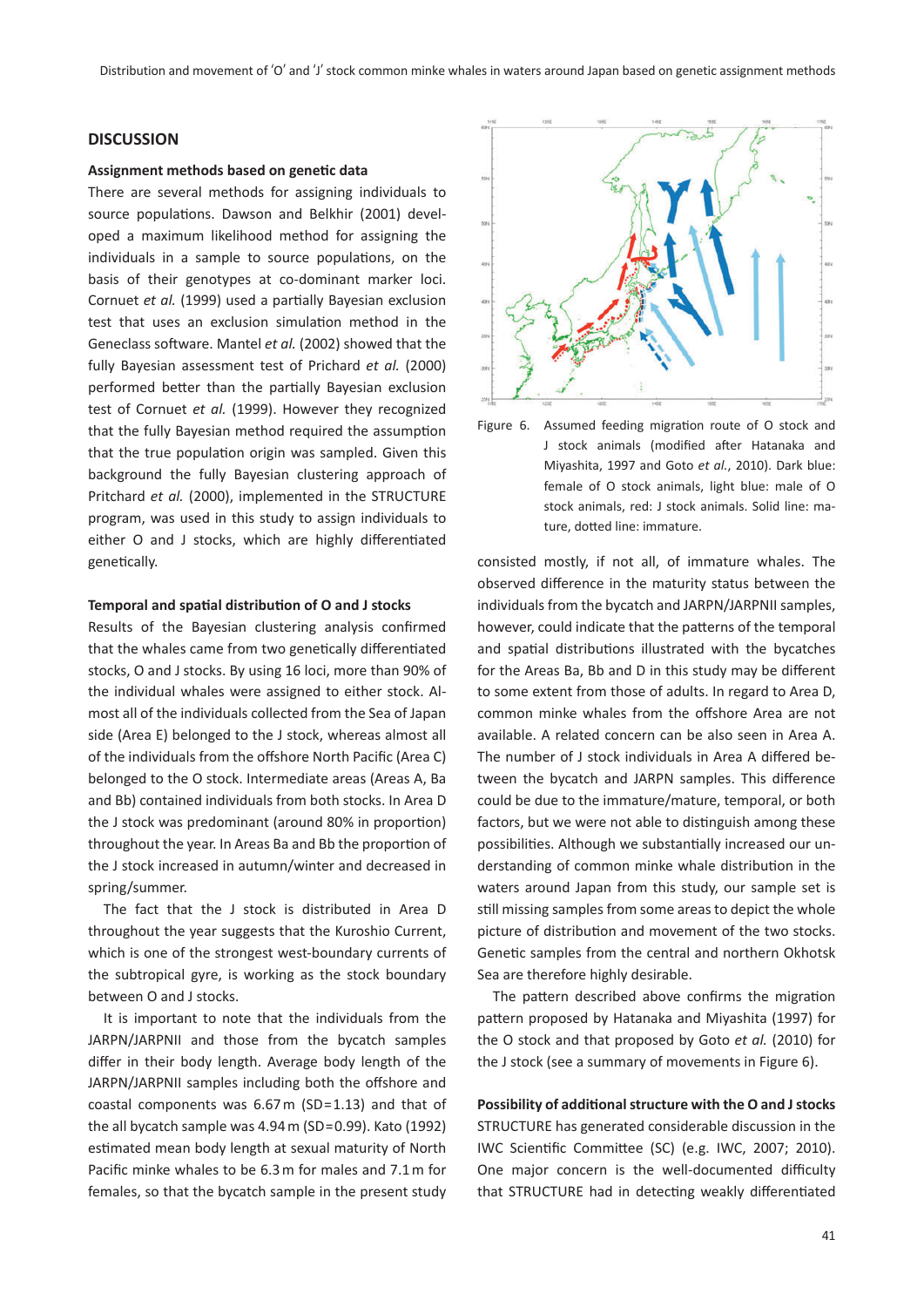populations/stocks, e.g. the approach could not detect additional structure within the O and J stocks.

In this regard one of the issues discussed at the IWC SC was the significance of the unassigned individuals that could not reliably be assigned to either O or J stocks (IWC, 2010). Some IWC SC members have argued that some if not all of the unassigned individuals, might belong to a different stock. Alternatively, these unassigned individuals could be the product of low statistical power of the analysis. Taguchi *et al.* (2017) showed that the proportion of unassigned individuals decreased with an increase of the number of loci used. Therefore the most likely explanation for the unassigned individuals is the low power of the analysis due to a small number of loci used.

On the other hand, Pastene *et al.* (2016b) conducted hypothesis testing to examine the genetic population structure of O stock common minke whales assigned by STRUCTURE, and found no significant heterogeneity in the sample providing support for a single O stock in the western North Pacific. A simulation exercise showed that the statistical power of the test was high.

More recently Tiedemann *et al.* (2017) investigated the spatial distribution of parent/offspring pairs based on microsatellite genotype profiles. Several pairs were found in which the parents were distributed in offshore waters and the offspring in the coastal waters in the Pacific side of Japan, a pattern difficult to reconcile with a multiple O stocks scenario in the western North Pacific.

#### **ACKNOWLEDGEMENTS**

We gratefully acknowledge the researchers and crew members that participated in JARPN/JARPNII surveys for the collection of genetic samples. We thank H. Oikawa (ICR) who collaborated in the process of DNA extraction. We also thank N. Kanda (JANUS-Japan) for preparing the microsatellite data set used in this study.

# **REFERENCES**

- Bérubé, M., Jørgensen, H., McEwing, R. and Palsbøll, P.J. 2000. Polymorphic di-nucleotide microsatellite loci isolated from the humpback whale, *Megaptera novaeangliae*. *Mol. Ecol.* 9: 2181–2183.
- Buchanan, F.C., Friesen, M.K., Littlejohn, R.P. and Clayton, J.A. 1996. Microsatellites from beluga whale *Delphinapterus leucas*. *Mol. Ecol.* 5: 571–575.
- Cornuet, J.M., Piry, S., Luikart, G., Estoup, A. and Solignac, M. 1999. New methods employing multilocus genotypes to select or exclude population as origins of individuals. *Genetics* 153: 1989–2000.
- Dawson, K.J. and Belkhir, K. 2001. A Bayesian approach to the identification of panmictic populations and the assignment of individuals. *Genet. Res. Camb.* 78: 59–77.
- Donovan, G.P. 1991. A review of IWC stock boundaries. *Rep. int. Whal. Commn* (Special Issue 13): 39–68.
- Goto, M. and Pastene, L.A. 1997. Population structure of the western North Pacific minke whale based on an RFLP analysis of the mtDNA control region. *Rep. int. Whal. Commn* 47: 531–537.
- Goto, M., Miyashita, T., Kanda, N., Pastene, L.A. and Hatanaka, H. 2010. A hypothesis on the migration pattern of J-stock common minke whales. Paper SC/62/NPM1 presented to the IWC Scientific Committee, May 2010 (unpublished). 14 pp.
- Hatanaka, H. and Miyashita, T. 1997. On the feeding migration of the Okhotsk Sea-West Pacific stock of minke whales, estimates based on length composition data. *Rep. int. Whal. Commn* 47: 557–564.
- International Whaling Commission. 2007. Report of the Scientific Committee. Annex F. Report of the Sub-Committee on Bowhead, Right and Gray whales. *J. Cetacean Res. Manage.* (Suppl.) 9: 142–155.
- International Whaling Commission. 2009. Report of the Scientific Committee. Annex I. Report of the working group on stock definition. Appendix 2. Guidelines for DNA data quality control for genetic studies relevant to IWC management advice. *J. Cetacean Res. Manage.* (Suppl.) 11: 252–256.
- International Whaling Commission. 2010. Report of the Scientific Committee. Annex G1. Report of the working group on the In-Depth Assessment of Western North Pacific Common Minke Whales, with focus on ʻJ' stock. *J. Cetacean Res. Manage.* (Suppl. 2) 11: 198–217.
- Kanda, N., Goto, M., Kishiro, T., Yoshida, H., Kato, H. and Pastene, L.A. 2009a. Individual identification and mixing of the J and O stocks around Japanese waters examined by microsatellite analysis. Paper SC/J09/JR26 presented to the JARPNII Review Workshop, Tokyo, January 2009 (unpublished). 9 pp.
- Kanda, N., Goto, M., Kishiro, T., Yoshida, H., Kato, H. and Pastene, L.A. 2009b. Update of the analyses on individual identification and mixing of the J and O stocks around Japanese waters examined by microsatellite analysis. Paper SC/61/JR5 presented to IWC Scientific Committee, May 2009 (unpublished). 14 pp.
- Kanda, N., Goto, M., Oikawa, H. and Pastene, L.A. 2014. Update of note on sampling and laboratory procedure protocols of the genetic work at the Institute of Cetacean Research (SC/F14/J27rev). Paper SC/65b/DNA1 presented to the IWC Scientific Committee, May 2014 (unpublished). 6 pp.
- Kato, H. 1992. Body length, reproduction and stock separation of minke whales off northern Japan. *Rep. int. Whal. Commn* 42: 443–453.
- Mantel, S., Berthier, P. and Luikart, G. 2002. Detecting wildlife poaching: Identifying the origin of individuals with Bayesian assignment tests and multilocus genotypes. *Conserv. Biol.* 16